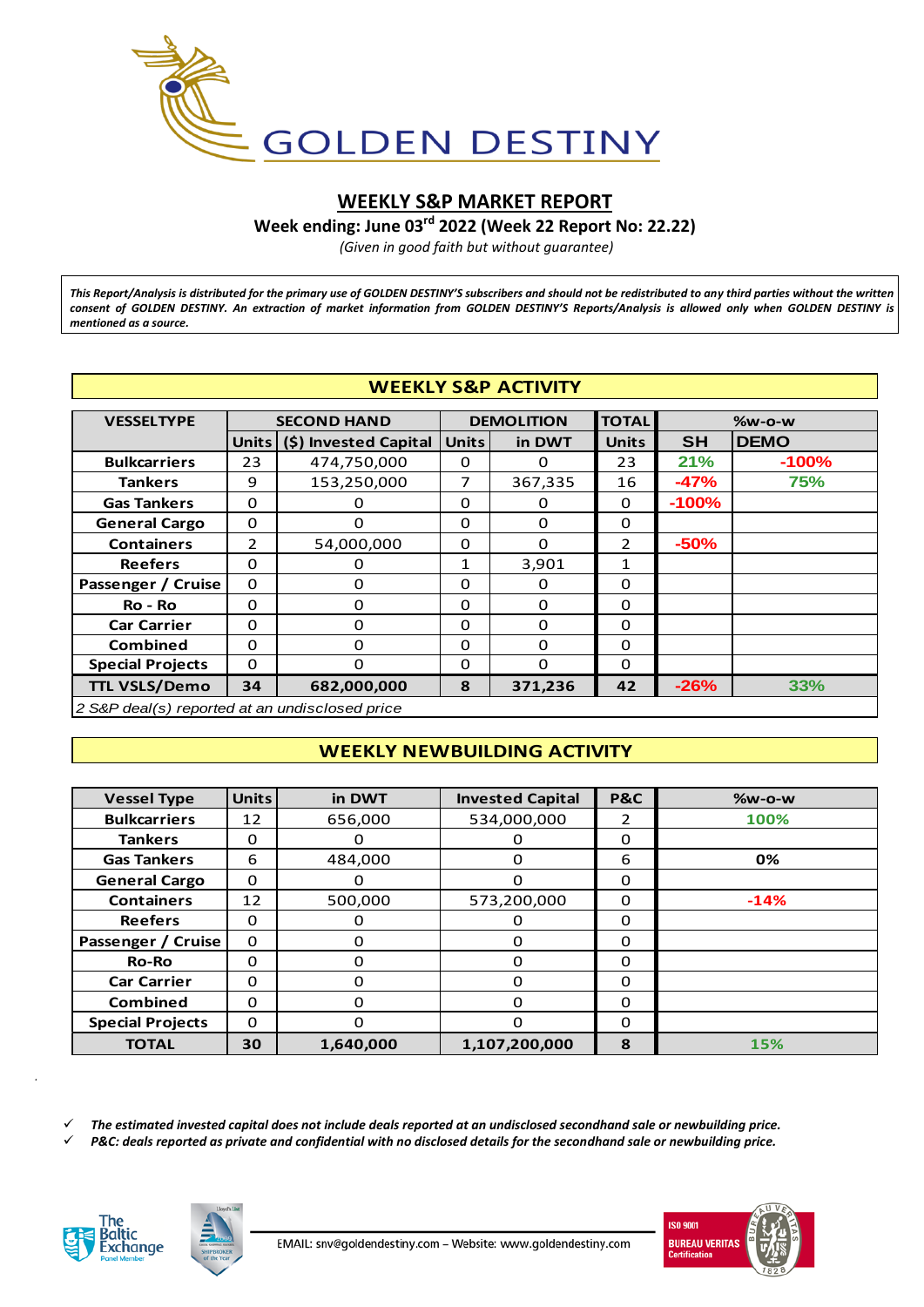|                                            | <b>SECONDHAND TONNAGE SOLD FOR FURTHER TRADING</b>                                                                                 | <b>GDSA</b><br><b>S&amp;P INDEX</b> |
|--------------------------------------------|------------------------------------------------------------------------------------------------------------------------------------|-------------------------------------|
|                                            | <b>BULK CARRIERS</b>                                                                                                               | US\$/Dwt                            |
| <b>STELLA FLORA</b>                        | 176,292 DWT BLT 12 CHR 9 HO HA MAN-B&W 22,923 BHP                                                                                  |                                     |
|                                            | SOLD FOR ABT US \$31.75 MIL TO GREEK BYRS.SS/DD DUE 10/2022                                                                        | 180.10                              |
| <b>ES SAKURA</b>                           | 76,596 DWT BLT 07 JPN 7 HO HA MAN-B&W 14,031 BHP<br>SOLD FOR ABT US \$18 MIL TO UNDISCLOSED BYRS                                   | 235.00                              |
| ZHONG LIANG HUA NAN                        | 74,786 DWT BLT 01 CHR 7 HO HA MAN-B&W 13,901 BHP<br>SOLD FOR ABT US \$13.25 MIL TO UNDISCLOSED BYRS.AUCTION SALE                   | 177.17                              |
| <b>PAVO BRIGHT</b>                         | 61,281 DWT BLT 17 JPN 5 HO HA CR 4 x 30.7 T MAN-B&W 10,714 BHP<br>SOLD FOR ABT US \$33.75 MIL TO GREEK BYRS                        | 550.74                              |
| <b>FORTUNE BELL</b>                        | 61,000 DWT BLT 19 JPN 5 HO HA CR 4 x 30 T MAN-B&W 10,714 BHP<br>SOLD FOR ABT US \$39 MIL TO UNDISCLOSED BYRS                       | 639.34                              |
| <b>XIN XIANG HAI</b>                       | 56,111 DWT BLT 12 JPN 5 HO HA CR 4 x 30 T MAN-B&W 12,332 BHP<br>SOLD FOR ABT US \$23.5 MIL TO GREEK BYRS                           | 418.81                              |
| <b>BAO CHUAN</b>                           | 56,039 DWT BLT 07 JPN 5 HO HA CR 4 x 30 T MAN-B&W 12,889 BHP<br>SOLD FOR ABT US \$17.8 MIL TO CHINESE BYRS                         | 317.64                              |
| <b>OSIOS DAVID</b>                         | 55,831 DWT BLT 12 JPN 5 HO HA CR 4 x 30 T WARTSILA 12,087 BHP<br>SOLD FOR ABT US \$23.1 MIL TO UNDISCLOSED BYRS.ON SUBS            | 413.75                              |
| <b>STILIANOS K</b>                         | 55,625 DWT BLT 10 JPN 5 HO HA CR 4 x 30 T MAN-B&W 12,889 BHP<br>SOLD FOR ABT US \$21.5 MIL TO UNDISCLOSED BYRS.OLD SALE            | 386.52                              |
| <b>EVNIA</b>                               | 53,806 DWT BLT 03 CHR 5 HO HA CR 4 x 30 T B&W 12,889 BHP<br>SOLD FOR ABT US \$14 MIL TO UNDISCLOSED BYRS                           | 260.19                              |
| PRABHU LAL                                 | 52,491 DWT BLT 04 JPN 5 HO HA CR 4 x 30 T B&W 10,605 BHP<br>SOLD FOR ABT US \$16 MIL TO UNDISCLOSED BYRS                           | 304.81                              |
|                                            | ZHONG LIANG HUA DONG 46,513 DWT BLT 01 JPN 5 HO HA CR 4 x 30 T SULZER 10,181 BHP<br>SOLD FOR ABT US \$11.9 MIL TO UNDISCLOSED BYRS | 255.84                              |
| INTERLINK SAGACITY<br>INTERLINK ACTIVITY   | 38,743 DWT BLT 15 CHR 5 HO HA CR 4 x 30 T MAN-B&W 8,294 BHP<br>38,710 DWT BLT 15 CHR 5 HO HA CR 4 x 30 T MAN-B&W 8,294 BHP         |                                     |
|                                            | SOLD ENBLOC FOR ABT US \$26.00 MIL EACH TO UNDISCLOSED BYRS                                                                        | 671.66                              |
| <b>NORDIC SEOUL</b><br><b>NORDIC BUSAN</b> | 35,882 DWT BLT 17 CHR 5 HO HA CR 4 x 30 T MAN-B&W 8,170 BHP<br>35,800 DWT BLT 18 CHR 5 HO HA CR 4 x 30 T MAN-B&W 8,170 BHP         |                                     |
|                                            | SOLD ENBLOC FOR ABT US \$25.50 MIL EACH TO THAI BYRS.                                                                              | 712.29                              |
| <b>MOLESON</b>                             | 35,723 DWT BLT 10 KRS 5 HO HA CR 4 x 30 T MAN-B&W 11,665 BHP<br>SOLD FOR ABT US \$17.5 MIL TO MIDDLE EASTERN BYRS                  | 489.88                              |
| <b>CETUS STAR</b>                          | 33,773 DWT BLT 04 JPN 5 HO HA CR 4 x 30 T B&W 8,470 BHP<br>SOLD FOR ABT US \$12.75 MIL TO CHINESE BYRS                             | 377.52                              |
| <b>GOLDEN MAPLE</b>                        | 32,527 DWT BLT 09 CHR 5 HO HA CR 4 x 30 T MAN-B&W 8,810 BHP<br>SOLD FOR ABT US \$14 MIL TO UNDISCLOSED BYRS                        | 430.41                              |

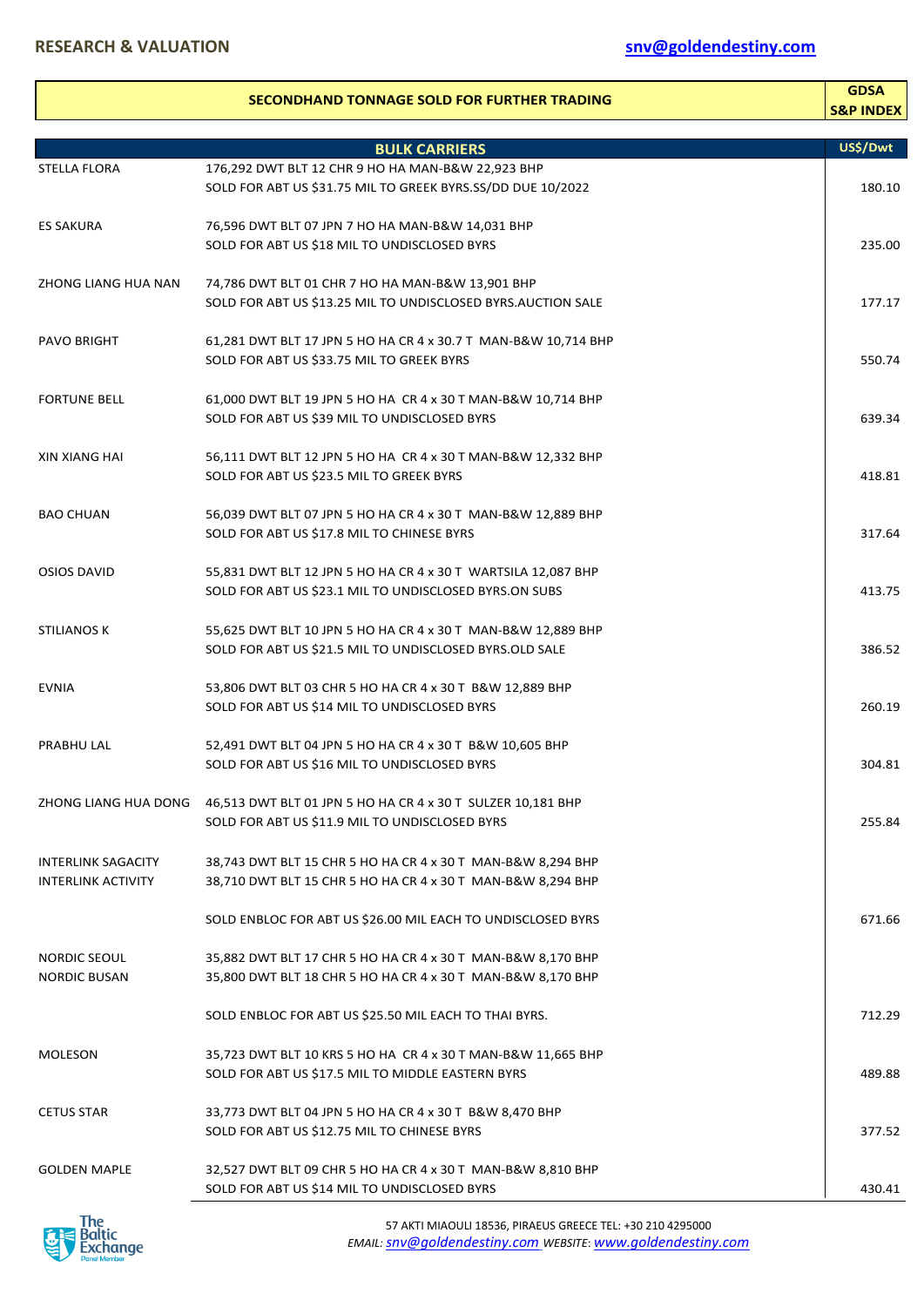| <b>RESEARCH &amp; VALUATION</b> | snv@goldendestiny.com                                                                                                                                               |          |  |  |
|---------------------------------|---------------------------------------------------------------------------------------------------------------------------------------------------------------------|----------|--|--|
| <b>CASSIOPEIA STAR</b>          | 32,328 DWT BLT 05 JPN 5 HO HA CR 4 x 30 T B&W 8,701 BHP<br>SOLD FOR ABT US \$13.8 MIL TO TURKISH BYRS. OPEN HATCH                                                   | 426.87   |  |  |
| <b>CONCEPTION LIGHT</b>         | 32,256 DWT BLT 07 JPN 5 HO HA CR 4 x 30.5 T MITSUBISHI 7,650 BHP<br>SOLD FOR ABT US \$15.7 MIL TO UNDISCLOSED BYRS.OPEN HATCH                                       | 486.73   |  |  |
| <b>SUPER KATE</b>               | 32,162 DWT BLT 08 JPN 5 HO HA CR 4 x 30 T MITSUBISHI 9,300 BHP<br>SOLD FOR ABT US \$16.65 MIL TO UNDISCLOSED BYRS                                                   | 517.69   |  |  |
| <b>AMIRA SOPHIE</b>             | 28,202 DWT BLT 11 JPN 5 HO HA CR 4 x 30.5 T MAN-B&W 7,954 BHP<br>SOLD FOR ABT US \$17.8 MIL TO UNDISCLOSED BYRS                                                     | 631.16   |  |  |
|                                 | <b>TANKERS</b>                                                                                                                                                      | US\$/Dwt |  |  |
| <b>ELANDRA BAY</b>              | 115,674 DWT BLT 18 KRS DH 12 TNKS COATED OIL CAP. 124,511 CBM MAN-B&W 18,287 BHP<br>SOLD FOR AN UNDISCLOSED PRICE TO ITALIAN BYRS.AGAINST 5 YEARS T/C WITH OPTIONS. | N/A      |  |  |
| <b>ELANDRA SOUND</b>            | 115,666 DWT BLT 18 KRS DH 12 TNKS COATED OIL CAP. 124,511 CBM MAN-B&W 18,287 BHP<br>SOLD FOR AN UNDISCLOSED PRICE TO ITALIAN BYRS.AGAINST 5 YEARS T/C WITH OPTIONS. | N/A      |  |  |
| <b>SILVER</b>                   | 107,507 DWT BLT 10 JPN DH 12 TNKS COILED OIL CAP. 121,066 CBM MAN-B&W 18,436 BHP<br>SOLD FOR ABT US \$27.5 MIL TO UNDISCLOSED BYRS                                  | 255.8    |  |  |
| <b>RUMFORD</b>                  | 107,505 DWT BLT 12 JPN DH 12 TNKS CTD - CLD OIL CAP. 117,160 CBM MAN-B&W 18,436 BHP<br>SOLD FOR ABT US \$32.7 MIL TO UNDISCLOSED BYRS                               | 304.17   |  |  |
| <b>MITERA MARIGO</b>            | 105,495 DWT BLT 07 JPN DH 12 TNKS CLD OIL CAP. 115,572 CBM SULZER 16,315 BHP<br>SOLD FOR ABT US \$24.95 MIL TO SPOREAN BYRS                                         | 236.5    |  |  |
| <b>ELEKTRA</b>                  | 52,422 DWT BLT 12 CHR DH 12 TNKS COATED - CLD OIL CAP. 51,187 CBM MAN-B&W 13,542 BHP<br>SOLD FOR ABT US \$18 MIL TO MIDDLE EASTERN BYRS                             | 343.37   |  |  |
| PACIFIC DIAMOND                 | 47,917 DWT BLT 10 JPN DH 16 TNKS OIL CAP. 52,698 CBM MAN-B&W 12,889 BHP<br>SOLD FOR ABT US \$18 MIL TO UNDISCLOSED BYRS                                             | 375.65   |  |  |
| MISS CLAUDIA                    | 40,158 DWT BLT 06 KRS DH 12 TNKS COATED - CLD OIL CAP. 43,014 CBM MAN-B&W 15,049 BHP<br>SOLD FOR ABT US \$11.5 MIL TO UNDISCLOSED BYRS                              | 286.37   |  |  |
| PANGNIU                         | 24,202 DWT BLT 17 CHR DH COATED - CLD OIL CAP. 29,785 CBM MAN 8,566 BHP<br>SOLD FOR ABT US \$20.6 MIL TO GREEK BYRS                                                 | 851.17   |  |  |
|                                 | <b>CONTAINERS</b>                                                                                                                                                   | US\$/Teu |  |  |

|           | <b>CONTAINERS</b>                                                        | US\$/Teu |
|-----------|--------------------------------------------------------------------------|----------|
| H MERCURY | 22,000 DWT BLT 22 CHR 1,800 TEU MAN-B&W 16,043 BHP                       |          |
|           | SOLD FOR ABT US \$32 MIL TO GREEK BYRS                                   | 17,778   |
| SUDEROOG  | 16,939 DWT BLT 05 CHR 4 HO 8 HA CR 2 x 45 T 1,402 TEU MAN-B&W 18,436 BHP |          |
|           | SOLD FOR ABT US \$22 MIL TO SWISS BYRS                                   | 15,692   |

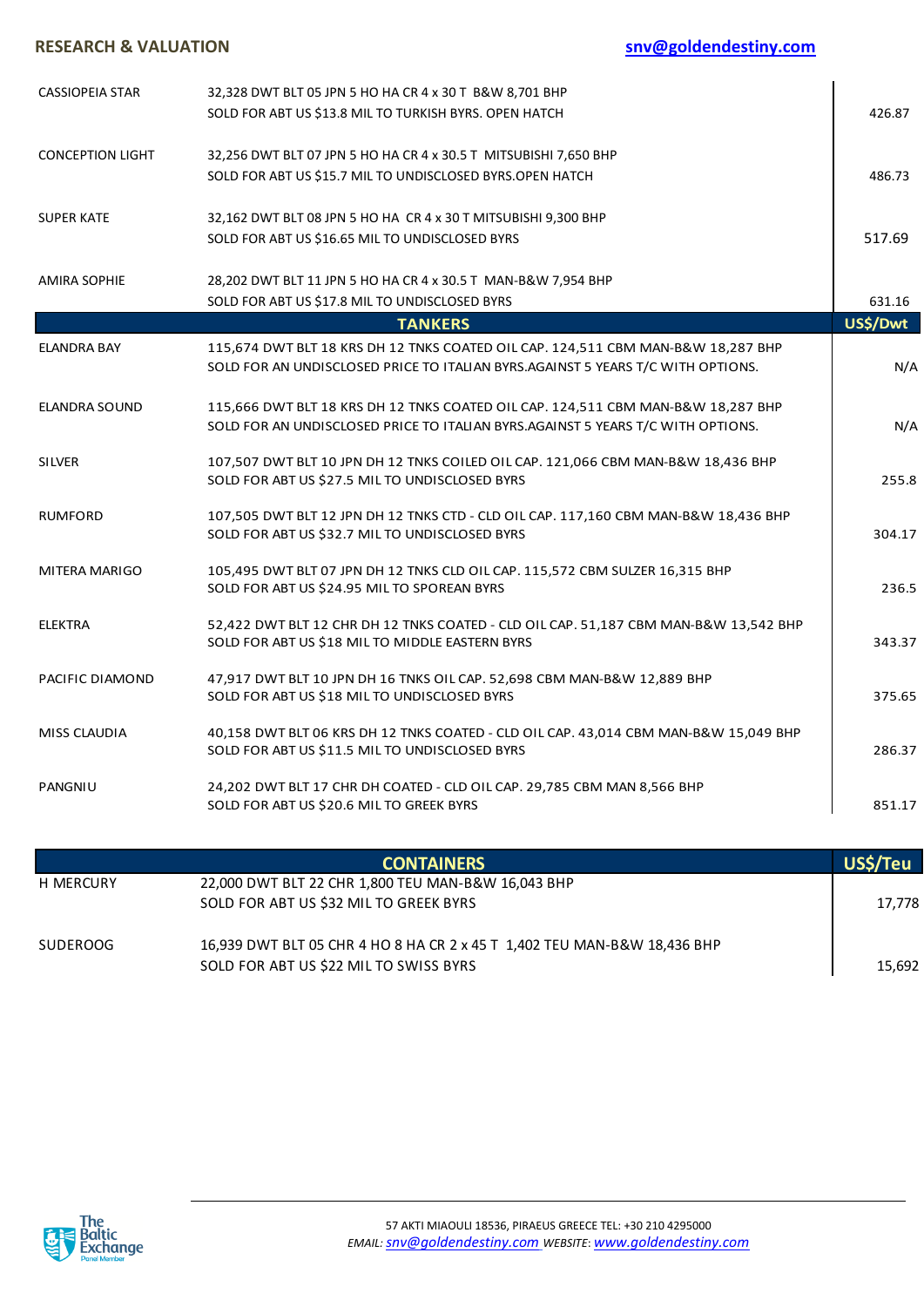#### **NEWBUILDING MARKET ORDERS**

|              |        |                                                                            | <b>BULK CARRIERS</b> |                 |                |             |                |
|--------------|--------|----------------------------------------------------------------------------|----------------------|-----------------|----------------|-------------|----------------|
| <b>Units</b> | Dwt    | <b>Contractor</b>                                                          | <b>Country</b>       | <b>Builder</b>  | <b>Country</b> | <b>Dely</b> | Price(\$)/unit |
|              | 64,000 | Chellaram Shipping                                                         | HK                   | Yangzi Mitsui   | <b>PRC</b>     | 2024        | $$35$ mil      |
|              | 64,000 | Goldenport Shipmgnt                                                        | GR                   | Nantong Xaingyu | <b>PRC</b>     | 2024        |                |
| 8            | 50,000 | EuroGreen                                                                  | <b>NOR</b>           | New Times       | PRC            | 2025        | \$58 mil       |
|              |        | Methanol fuelled, battery powered. Against 7 years T/C at \$17,000 per day |                      |                 |                |             |                |

|              |        |                   | <b>GAS TANKERS-LPG</b> |                |         |             |                |
|--------------|--------|-------------------|------------------------|----------------|---------|-------------|----------------|
| <b>Units</b> | Dwt    | <b>Contractor</b> | <b>Country</b>         | <b>Builder</b> | Countrv | <b>Delv</b> | Price(\$)/unit |
|              | 54,000 | Kumiai Navigation | JPN                    | Kawasaki       | JPN     | 2025        | -              |
| 86,700 cbm   |        |                   |                        |                |         |             |                |

|              | <b>GAS TANKERS-LNG</b> |                                                               |                |                 |            |             |                |  |  |  |
|--------------|------------------------|---------------------------------------------------------------|----------------|-----------------|------------|-------------|----------------|--|--|--|
| <b>Units</b> | Dwt                    | <b>Contractor</b>                                             | <b>Country</b> | <b>Builder</b>  | Countrv    | <b>Delv</b> | Price(\$)/unit |  |  |  |
|              | 94,000                 | Kawasaki Kisen                                                | JPN            | Hudong Zhonghua | <b>PRC</b> | 2026        |                |  |  |  |
|              |                        | 174,000 cbm capacity. Long term charter to Petronas, Malaysia |                |                 |            |             |                |  |  |  |

|              |                                              |             | <b>CONTAINERS</b> |                        |            |      |                |
|--------------|----------------------------------------------|-------------|-------------------|------------------------|------------|------|----------------|
| <b>Units</b> | Dwt                                          | Contractor  | Country           | <b>Builder</b>         | Country    | Dely | Price(\$)/unit |
|              | 80,000                                       | <b>RCL</b>  | <b>THAI</b>       | SWS                    | <b>PRC</b> | 2024 | \$85 mil       |
|              | 7,000 TEU. Tier III, EEDI 3.Options declared |             |                   |                        |            |      |                |
|              | 70,000                                       | Navios      | GR                | <b>NACKS</b>           | <b>PRC</b> | 2024 | $$61.6$ mil    |
| 5,300 TEU    |                                              |             |                   |                        |            |      |                |
| 4            | 37,000                                       | <b>TCM</b>  | GR                | HHI                    | <b>SKR</b> | 2024 | \$47 mil       |
| 2,800 TEU    |                                              |             |                   |                        |            |      |                |
| 4            | 13,000                                       | CA Shipping | <b>PRC</b>        | <b>CSSC Wuchang SB</b> | <b>PRC</b> | 2024 | $$23$ mil      |
| 1,100 TEU    |                                              |             |                   |                        |            |      |                |

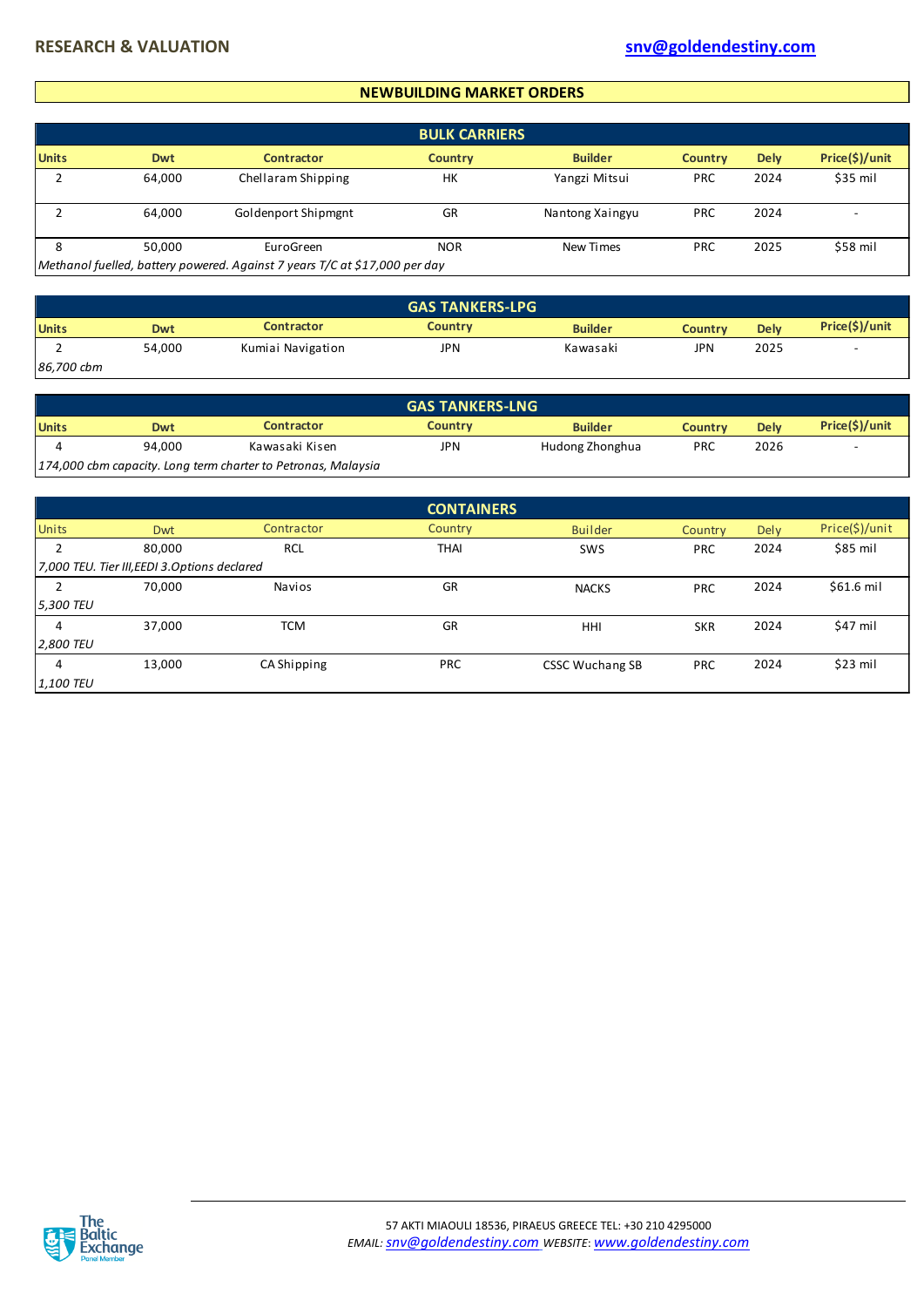## **DEMOLITION MARKET**

#### **WEEKLY DEMOLITION ACTIVITY PER VESSEL TYPE**

| <b>VESSEL TYPE</b>      | <b>WEEK 22-2022</b> |          | <b>WEEK 21-2022</b> |          | <b>DEMOLITION ACTIVITY</b>  |
|-------------------------|---------------------|----------|---------------------|----------|-----------------------------|
|                         | <b>Units</b>        | in DWT   | <b>Units</b>        | in DWT   | $%w-o-w$<br>in No. of Units |
| <b>Bulkcarriers</b>     | O                   | U        | 2                   | 45,806   | $-100%$                     |
| <b>Tankers</b>          | 7                   | 367,335  | 4                   | 514,773  | 75%                         |
| <b>Gas Tankers</b>      | 0                   | 0        | 0                   | 0        |                             |
| <b>General Cargo</b>    | 0                   | $\Omega$ | 0                   | $\Omega$ |                             |
| <b>Containers</b>       | 0                   | $\Omega$ | 0                   | $\Omega$ |                             |
| <b>Reefers</b>          |                     | 3,901    | 0                   | $\Omega$ |                             |
| Passenger / Cruise      | 0                   | 0        | 0                   | 0        |                             |
| Ro-Ro                   | 0                   | $\Omega$ | 0                   | $\Omega$ |                             |
| <b>Car Carrier</b>      | 0                   | 0        | 0                   | $\Omega$ |                             |
| <b>Combined</b>         | 0                   | $\Omega$ | 0                   | $\Omega$ |                             |
| <b>Special Projects</b> | 0                   | O        | 0                   | $\Omega$ |                             |
| <b>TOTAL</b>            | 8                   | 371,236  | 6                   | 560,579  | 33%                         |

#### **WEEKLY DEMOLITION ACTIVITY PER DEMO COUNTRY**

| <b>DEMO COUNTRY</b> | <b>WEEK 22-2022</b> |         |              | <b>WEEK 21-2022</b> | <b>DEMOLITION ACTIVITY</b> |
|---------------------|---------------------|---------|--------------|---------------------|----------------------------|
|                     |                     |         |              |                     | $%w-o-w$                   |
|                     | <b>Units</b>        | in DWT  | <b>Units</b> | in DWT              | in No. of Units            |
| <b>Bangladesh</b>   | 2                   | 109,113 | 2            | 36,122              | 0%                         |
| India               | 3                   | 248,461 | 2            | 50,065              | 50%                        |
| Pakistan            |                     |         |              | 164,286             | $-100%$                    |
| China               |                     |         |              | 0                   |                            |
| <b>Turkey</b>       |                     | 4,621   | 0            | 0                   |                            |
| <b>Unknown</b>      |                     | 9,041   |              | 310,106             | 100%                       |
| <b>TOTAL</b>        | 8                   | 371,236 | 6            | 560,579             | 33%                        |

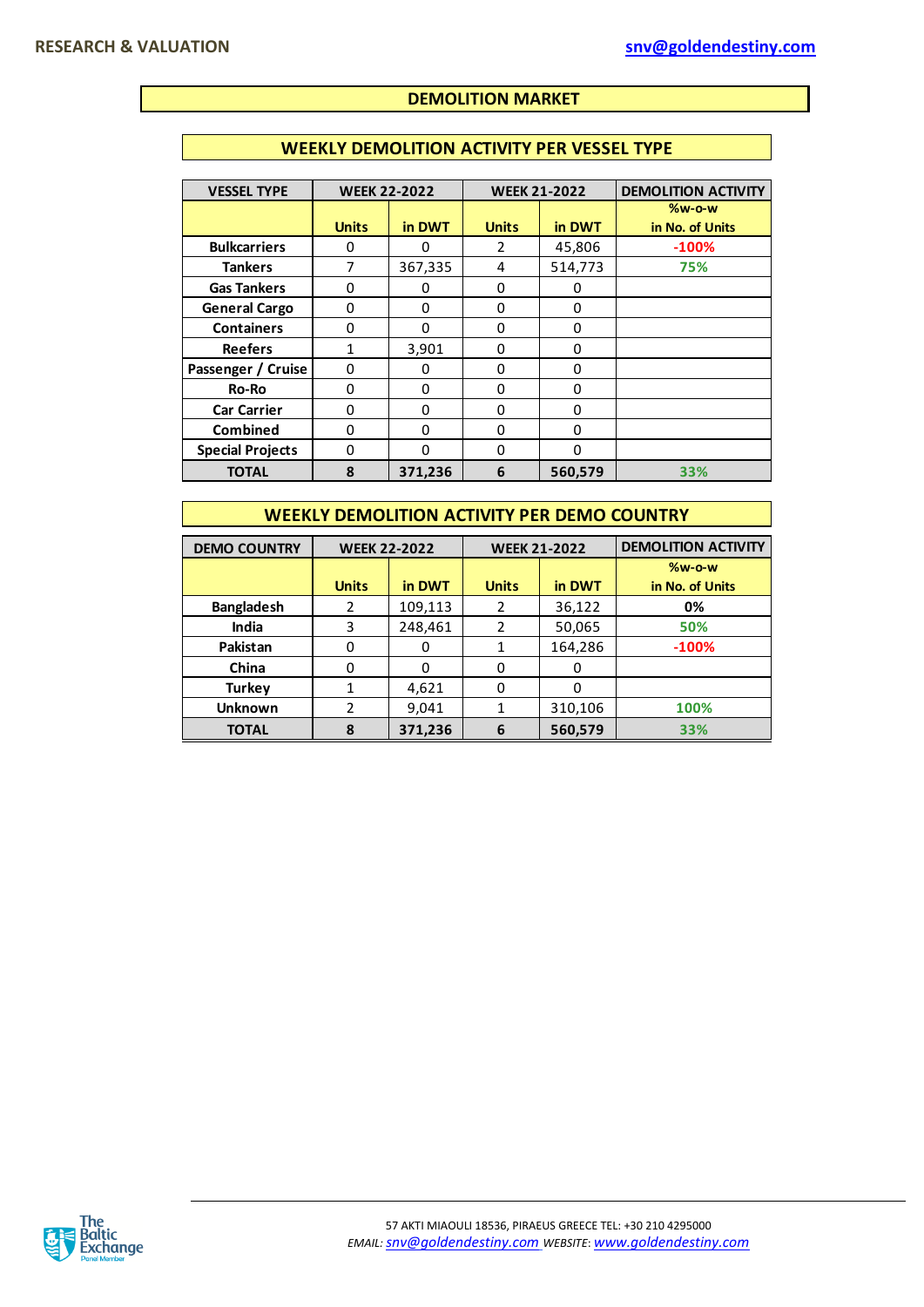|                                        | <b>TONNAGE SOLD FOR DEMOLITION</b> |              |                |            |                          |                              |                          |  |  |
|----------------------------------------|------------------------------------|--------------|----------------|------------|--------------------------|------------------------------|--------------------------|--|--|
| <b>Name</b>                            | Dwt                                | <b>Built</b> | Country        | <b>LDT</b> | <b>Price</b><br>(5)      | <b>Scrap Price</b><br>\$/ldt | Demo<br>Country          |  |  |
|                                        |                                    |              | <b>TANKERS</b> |            |                          |                              |                          |  |  |
| <b>VENTURE</b>                         | 155,273                            | 2007         | KOREA, SOUTH   | 25,324     | $\overline{\phantom{a}}$ | $\overline{a}$               | <b>INDIA</b>             |  |  |
|                                        |                                    |              |                |            |                          |                              | <b>FPSO</b>              |  |  |
| <b>ION</b>                             | 105,212                            | 1998         | KOREA, SOUTH   | 16,640     | 10,599,680               | 637                          | <b>BANGLADESH</b>        |  |  |
| SPLENDOUR SAPPHIRE                     | 47,314                             | 1998         | <b>CROATIA</b> | 9,697      |                          | $\overline{\phantom{a}}$     | <b>INDIA</b>             |  |  |
| <b>RICK</b>                            | 45,874                             | 1998         | <b>JAPAN</b>   | 8,761      | $\overline{\phantom{a}}$ | $\overline{\phantom{a}}$     | <b>INDIA</b>             |  |  |
| <b>KIRIN</b>                           | 4,999                              | 1993         | <b>JAPAN</b>   | 1,883      | 753,200                  | 400                          | $\overline{\phantom{a}}$ |  |  |
| KARADENIZ POWERSHIP<br><b>EROL BEY</b> | 4,621                              | 1991         | <b>ITALY</b>   | 1,922      | 518,940                  | 270                          | <b>TURKEY</b>            |  |  |
| <b>NEW GRAND OCEAN</b>                 | 4,042                              | 1992         | <b>JAPAN</b>   | 1,532      | 612,800                  | 400                          | $\overline{\phantom{a}}$ |  |  |
|                                        |                                    |              | <b>REEFER</b>  |            |                          |                              |                          |  |  |
| TAI NING                               | 3,901                              | 1983         | <b>JAPAN</b>   | 3,901      | 2,457,630                | 630                          | <b>BANGLADESH</b>        |  |  |

*Note: The reported demolition sales might not reflect the current demolition market*